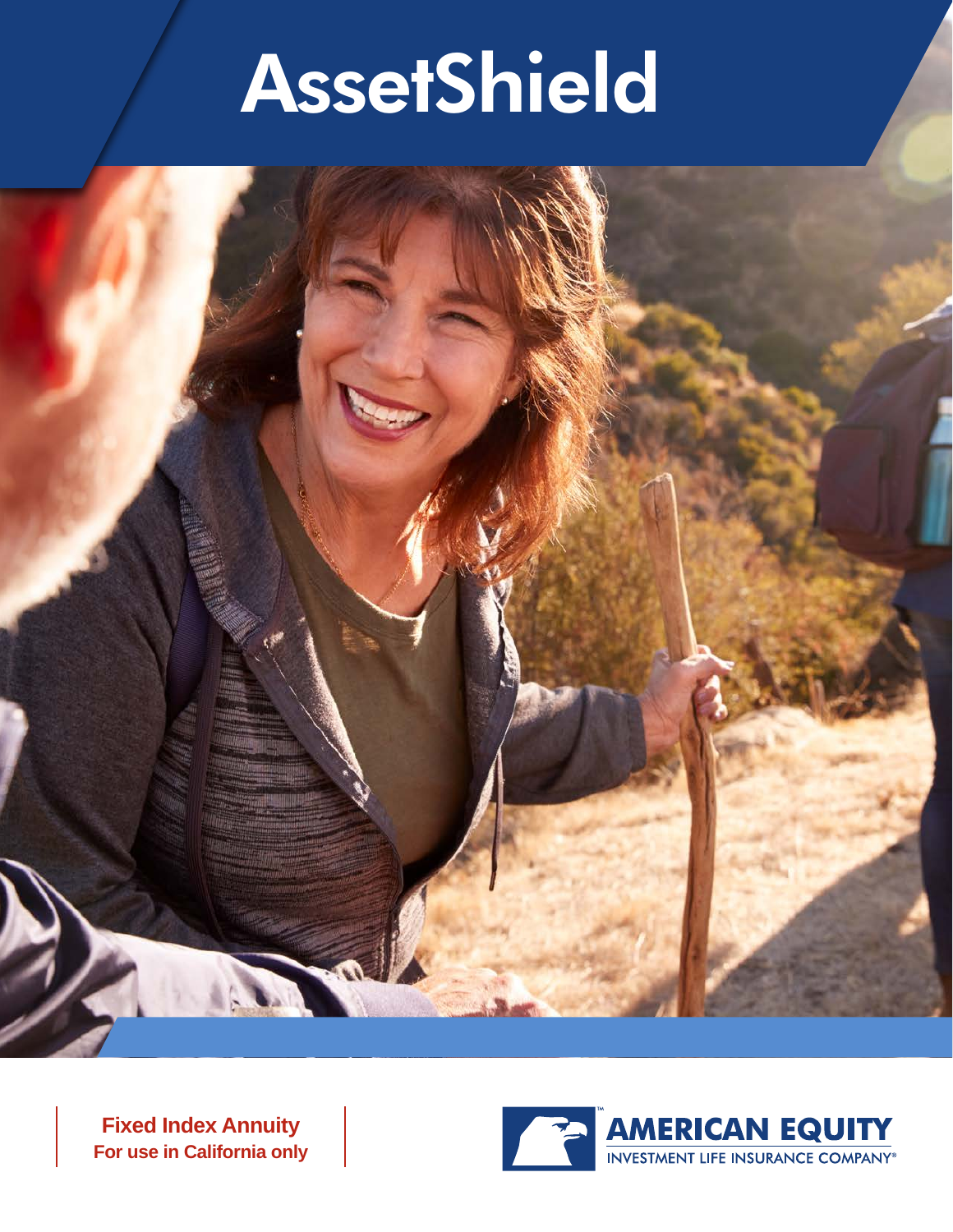## **AssetShield** Fixed Index Annuity

Every retirement is different, with different financial goals and needs. Still, many of today's retirees' objectives are the same asset protection, growth opportunities and flexibility.

Fixed index annuities offer benefits that help millions reach their retirement goals through guaranteed principal protection, taxdeferred growth and opportunities for asset accumulation.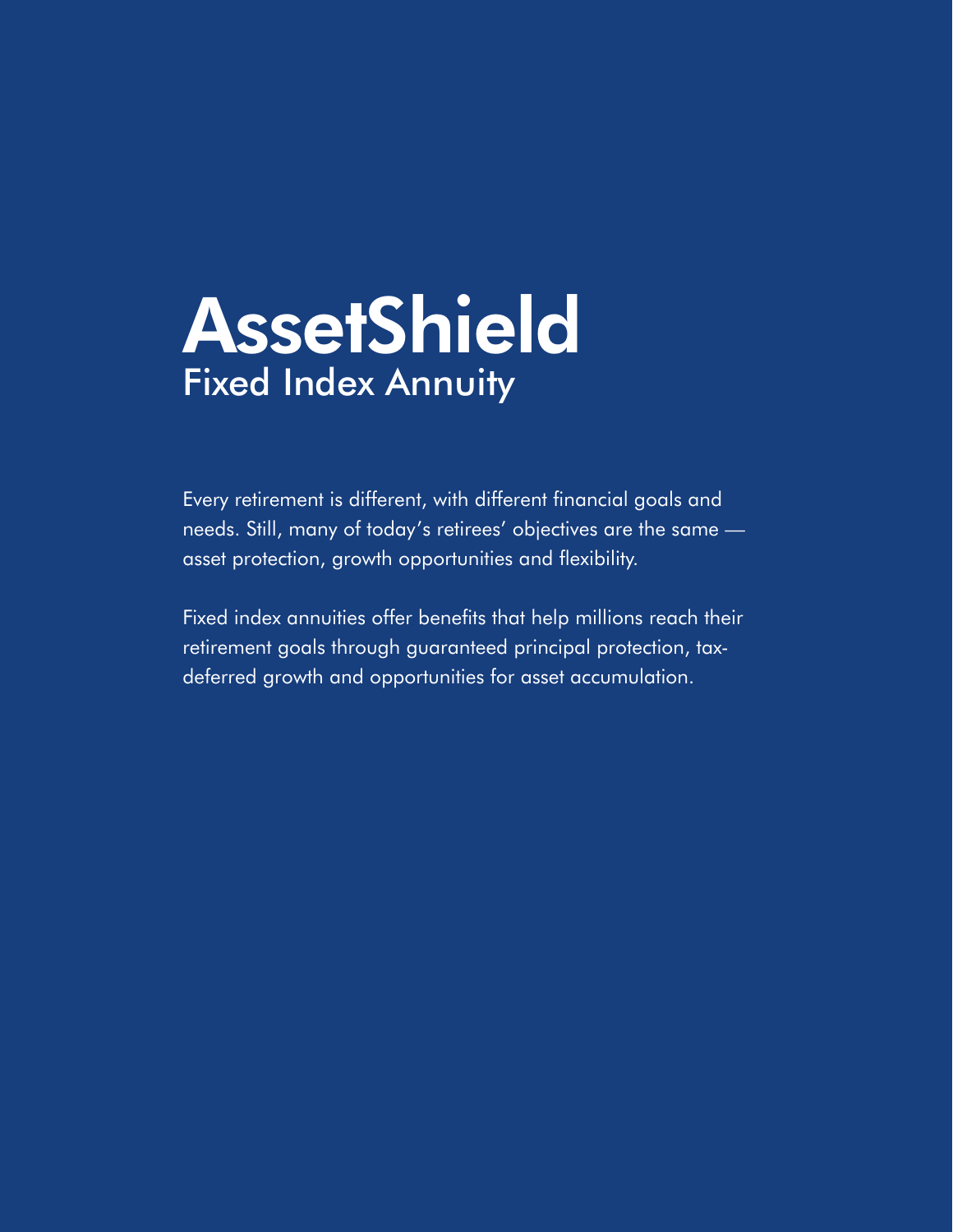

### What is a Fixed Index Annuity?

A fixed index annuity is a contract backed by the financial strength and claims paying ability of the issuing company. This guarantees contract owners a retirement vehicle designed to protect assets while allowing for growth opportunities. It does this through a combination of powerful benefits:

- Principal Protection
- Guaranteed Income
- Tax-Deferred Growth Potential
- **A Level of Liquidity**
- May Avoid Probate

### How a Fixed Index Annuity Works

The retirement product is purchased with an insurance provider that, in turn, guarantees principal protection, tax-deferred growth potential on assets and a reliable income stream. Throughout the course of the contract, the fixed index annuity can earn additional interest credits based each year, in part, on index increases.

As an insurance product, the fixed index annuity is not directly tied to any index. So, there are none of the exposure risks associated with direct stock or share ownership. The annuity cannot lose money due to index volatility and the interest credited will never be less than zero.

### **Why American Equity?**

For over 25 years, American Equity has been committed to quality annuity products backed by superior service. Today, we remain focused on the business principles that have served our contract owners from the beginning. Through our financial strength and ongoing stability, we help fund more than half-a-million contract owners' retirements across the country.

**\$60.42 Billion in Assets1 24,000 Active Agents 500,000 Active Contract Owners American-owned and operated**

**A- (Excellent) rating from A.M. Best2 A- rating from Standard & Poor's3 A- rating from Fitch4**

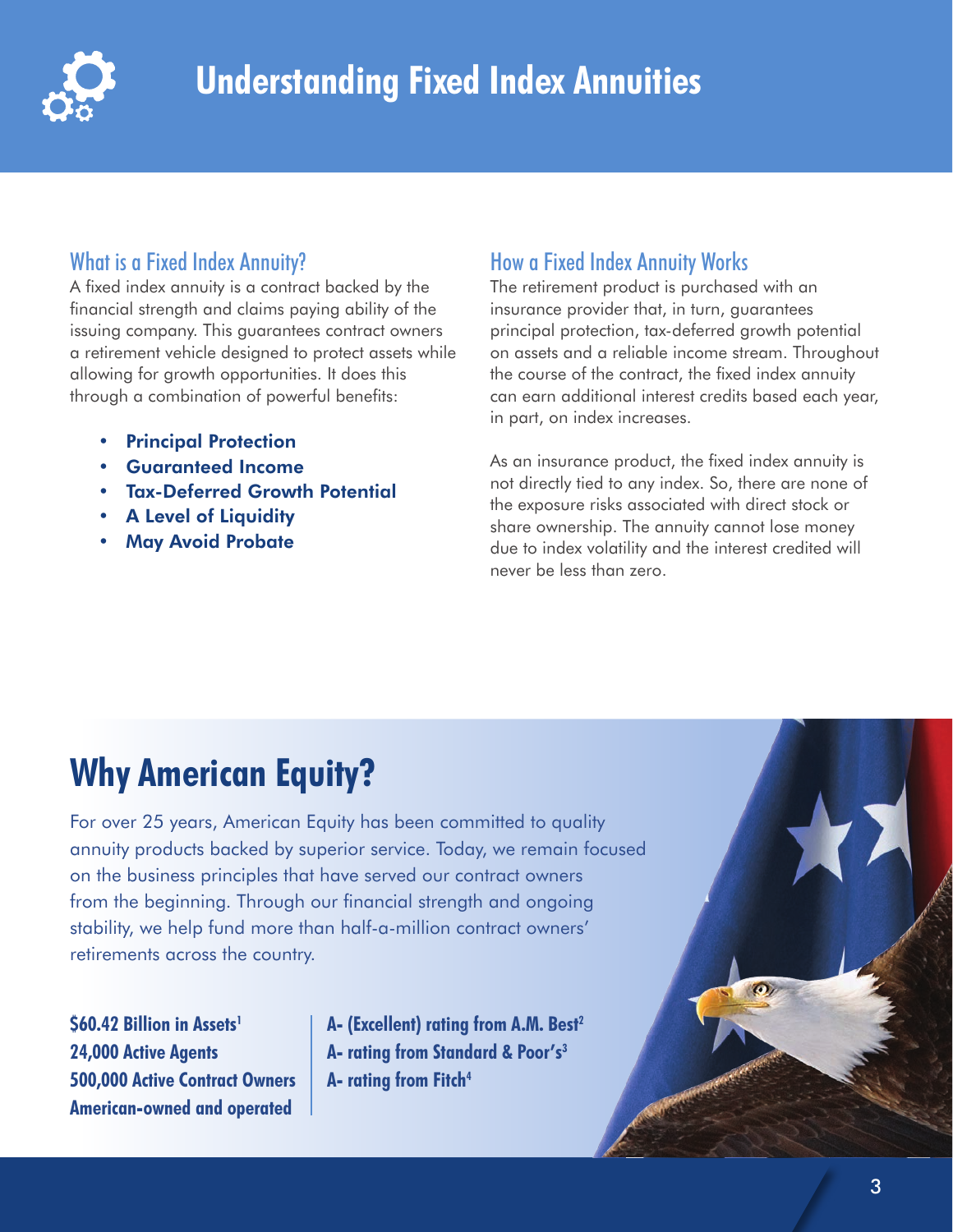### **Key Terms**



Listed here are key terms and definitions that may be useful when learning about our products.

| Annuitization                                     | Conversion of the Cash<br>Surrender Value of the annuity<br>into regular guaranteed<br>income payments.                                                                 | Minimum<br><b>Guaranteed</b><br>Surrender<br>Value<br>(MGSV) | At no time will the Cash<br>Surrender Value of the contract<br>be less than 91% of premium<br>received, less any withdrawals,<br>accumulated at the minimum                |  |
|---------------------------------------------------|-------------------------------------------------------------------------------------------------------------------------------------------------------------------------|--------------------------------------------------------------|----------------------------------------------------------------------------------------------------------------------------------------------------------------------------|--|
| Cash<br>Surrender<br>Value                        | The amount paid to the contract<br>owner by American Equity when<br>the contract is surrendered.                                                                        | <b>Partial</b><br>Withdrawal                                 | guaranteed interest rate.<br>Available at any time, for<br>partial distribution over the<br>Free Withdrawal amount.                                                        |  |
| <b>Contract</b><br>Value                          | The total of the values in the<br>annuity contract.                                                                                                                     |                                                              | Surrender Charges and<br>minimum values will apply.                                                                                                                        |  |
| <b>Death</b><br><b>Benefit</b>                    | The greater of the Contract<br>Value or the Minimum<br>Guaranteed Surrender Value.<br>Available Death Benefit<br>payment options are listed in<br>the annuity contract. | <b>Rate</b><br>Integrity<br><b>Rider</b>                     | This rider allows surrender<br>charges to be waived upon<br>termination of the annuity<br>contract if certain criteria<br>are met as described in the<br>annuity contract. |  |
| <b>Free</b><br>Withdrawal                         | Opportunity each year, after<br>the first contract year, to take<br>withdrawals up to 10% of the<br>Contract Value, without expense.<br>Withdrawals are subject to      | Surrender                                                    | Termination of the contract<br>in exchange for Cash<br>Surrender Value.                                                                                                    |  |
|                                                   | ordinary income taxes.                                                                                                                                                  | Surrender<br>Charge                                          | Fee charged, when applicable,<br>for full or partial distribution over                                                                                                     |  |
| Interest<br><b>Crediting</b><br><b>Strategies</b> | Contract owners choose from<br>several index or fixed value<br>crediting strategies, each<br>offering different opportunities<br>for growth.                            |                                                              | the Free Withdrawal amount.                                                                                                                                                |  |



4 AssetShield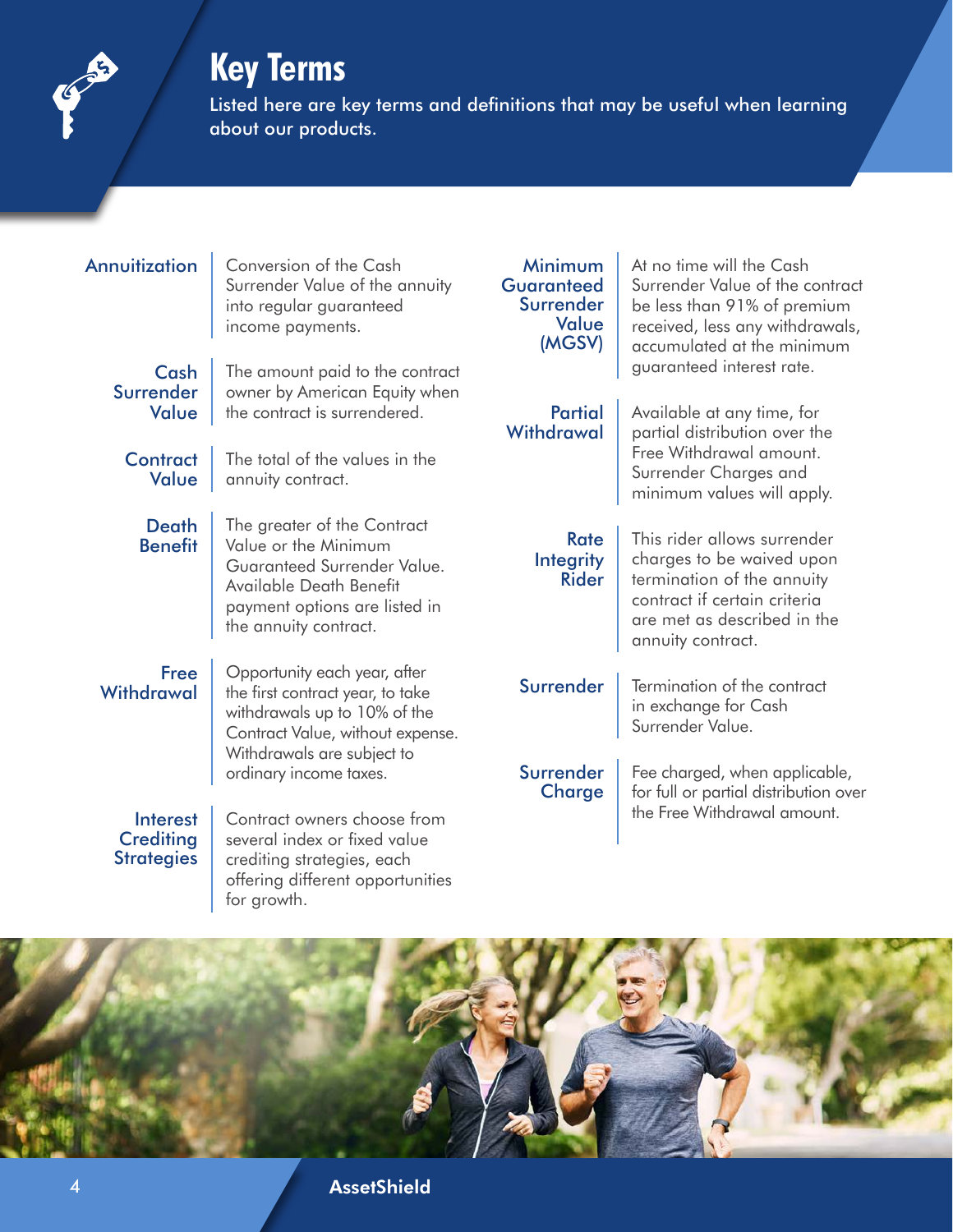

### **Annuity Benefits Working for Your Retirement**

A fixed index annuity offers a powerful combination of benefits that help protect against many of today's common retirement concerns.

|                                               | <b>5 Common Retirement Concerns</b>                                                                     |                                                                                                         |                                                                                                             |                                                                                                                                         |                                                                                                                                                                                                                                                                                                                                                                                                                                                                   |  |  |
|-----------------------------------------------|---------------------------------------------------------------------------------------------------------|---------------------------------------------------------------------------------------------------------|-------------------------------------------------------------------------------------------------------------|-----------------------------------------------------------------------------------------------------------------------------------------|-------------------------------------------------------------------------------------------------------------------------------------------------------------------------------------------------------------------------------------------------------------------------------------------------------------------------------------------------------------------------------------------------------------------------------------------------------------------|--|--|
|                                               | Outliving<br>Income                                                                                     | <b>Market</b><br><b>Volatility</b>                                                                      | \$<br>Tax<br><b>Exposure</b>                                                                                | S<br>Level of<br>Liquidity                                                                                                              | $\frac{\frac{1}{\sqrt{2}}\cdot\frac{1}{\sqrt{2}}\cdot\frac{1}{\sqrt{2}}\cdot\frac{1}{\sqrt{2}}\cdot\frac{1}{\sqrt{2}}\cdot\frac{1}{\sqrt{2}}\cdot\frac{1}{\sqrt{2}}\cdot\frac{1}{\sqrt{2}}\cdot\frac{1}{\sqrt{2}}\cdot\frac{1}{\sqrt{2}}\cdot\frac{1}{\sqrt{2}}\cdot\frac{1}{\sqrt{2}}\cdot\frac{1}{\sqrt{2}}\cdot\frac{1}{\sqrt{2}}\cdot\frac{1}{\sqrt{2}}\cdot\frac{1}{\sqrt{2}}\cdot\frac{1}{\sqrt{2}}\cdot\frac{1}{\sqrt{2}}\cdot\frac$<br>Legacy<br>Planning |  |  |
| <b>Fixed Index Annuity</b><br><b>Benefits</b> | <b>Secures</b><br>guaranteed<br>income<br>that can<br>be turned<br>into lifelong<br>income<br>payments. | <b>Protect</b><br>principal<br>from<br>downturns,<br>never lose<br>money due<br>to index<br>volatility. | Money grows<br>tax-deferred,<br>allowing for<br>faster growth<br>over-time,<br>until money<br>is withdrawn. | Up to<br><b>10%</b> free<br>withdrawals<br>annually,<br>plus partial<br>withdrawal<br>options<br>and lifetime<br>income<br>flexibility. | Protect<br>money<br>and loved<br>ones from<br>the time-<br>consuming<br>and<br>expensive<br>probate<br>process.                                                                                                                                                                                                                                                                                                                                                   |  |  |

**Principal Protection:** Premium payments are protected, and each year any interest credited to the contract is locked in and cannot be lost due to index volatility.

Guaranteed Income: Flexible payout options available, including lifelong income payments.

Tax-Deferred Growth Potential: Earn interest on money without paying taxes on it until any distribution occurs. It enables faster growth by allowing credited interest to compound over time.\* A Level of Liquidity: Each contract defines various opportunities to withdraw funds, such as Free Withdrawals, Partial Withdrawals, and lifetime income options. (Subject to applicable Surrender Charges.)

May Avoid Probate: If applicable, properly named beneficiaries receive any remaining value in the contract while avoiding the expense and time spent in probate.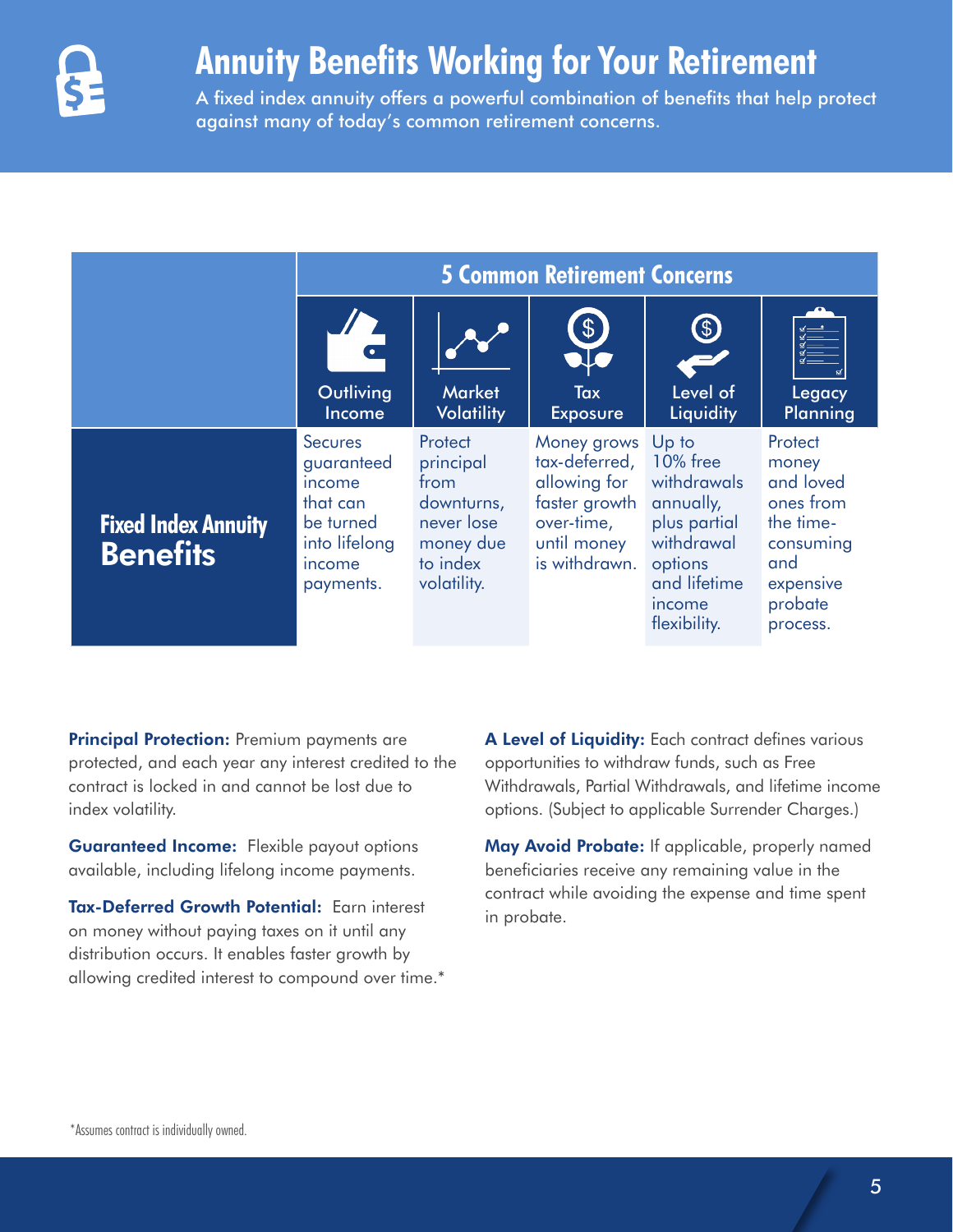

AssetShield is a fixed index annuity designed to help protect hard-earned dollars from index fluctuations while offering interest growth opportunities based on increases in an index.

### Premium Allocations

The initial premium payment can be allocated, in any combination, to either the fixed interest or any of the index strategies. Payments received after the initial premium automatically go into the fixed interest strategy. Contract Values may be reallocated on the contract anniversary between strategies subject to these minimums:

- The minimum allocation for each value is \$1,000.
- The minimum transfer to select a new value is 10% of the Contract Value.

For the 2-year point to point, Contract Values can be reallocated at the end of a two-year term.

### Performance Rate Rider (PRR)

More options for magnified growth potential. In exchange for a fee, this rider provides the opportunity to increase the cap, participation rate or replacement rate on elected index-linked crediting strategies. The rider fee is locked-in for the surrender charge schedule and deducted on the last day of each term.

### Market Value Adjustment (MVA)

This product contains a Market Value Adjustment (MVA) Rider. An MVA may increase or decrease the amount of a withdrawal in excess of the Free Withdrawal amount or the Surrender Value. The MVA does not apply to Free Withdrawals, any Death Benefit, the MGSV, or any distributions occurring after the Surrender Charge Period has ended. In general, as the MVA Index increases, Cash Surrender Values decrease. As the MVA Index decreases, Cash Surrender Values increase.

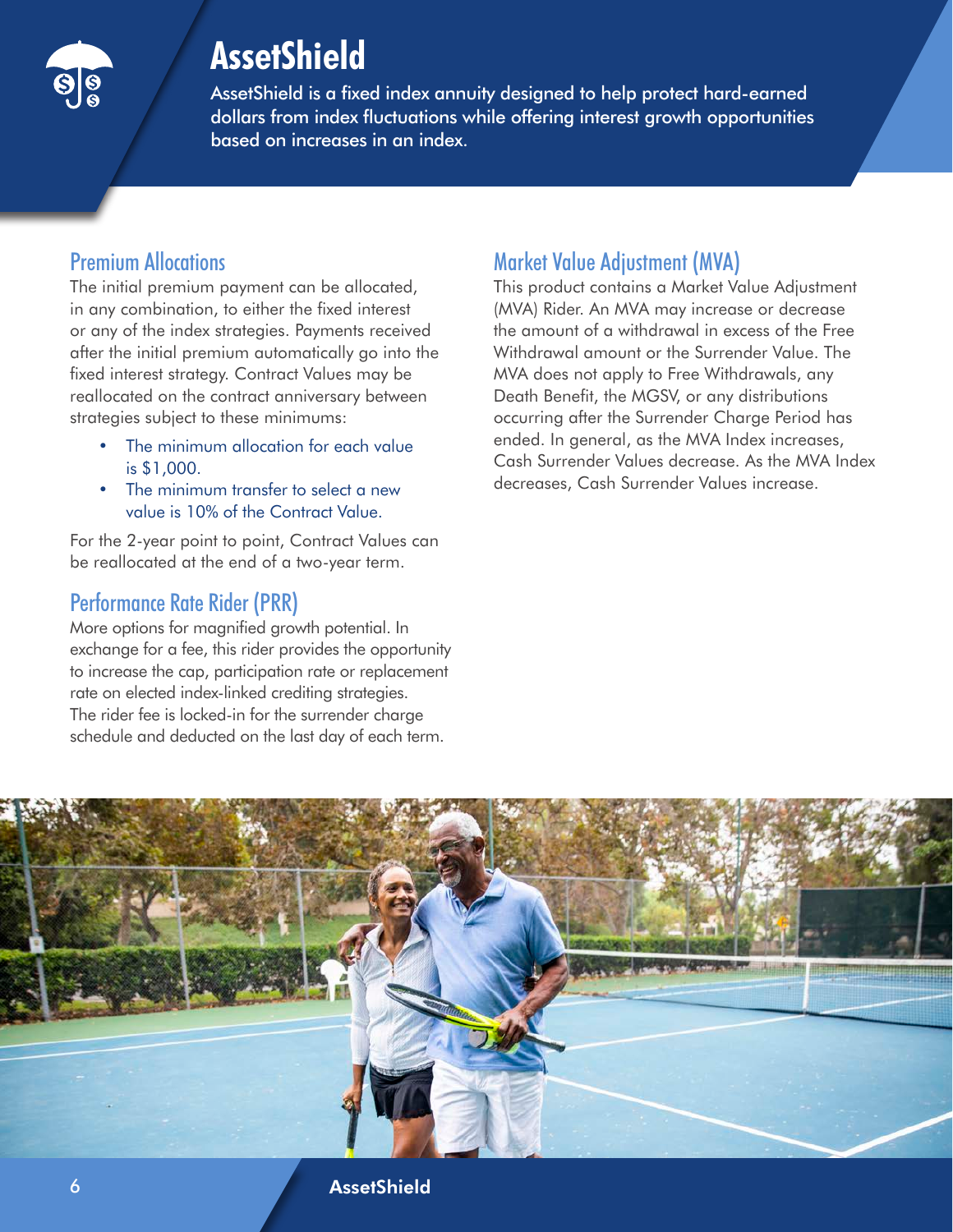

American Equity utilizes indices managed by other financial institutions and industry benchmark index options like the S&P 500®, to provide a selection of crediting choices linked to a broad range of domestic, global and tech- and biotech-focused indices.

### AssetShield Index Options

#### BofA Destinations Index™ (Multi-Asset)

Designed in collaboration with Bank of America, this exclusive-to-American Equity volatility control index aims to deliver stability and growth in changing market conditions.

Bloomberg Ticker: BOFADST5

#### Credit Suisse Tech Edge Index (Multi-Asset)

The excess return index combines 4 U.S. techand biotech-focused ETFs and two fixed income components. It utilizes a cutting-edge target volatility control mechanism, powered by Salt Financial, to identify changing market conditions by using a combination of intraday and end-of-day data.

Bloomberg Ticker: CSEATEDG

#### S&P 500® (Equity only)

The Index includes 500 leading companies and captures approximately 80% of coverage available market capitalization. It is considered one of the best gauges of large-cap US equities and rebalances quarterly.

Ticker: SPX

### S&P 500® Dividend Aristocrats® Daily Risk Control 5% Excess Return Index (Equity only)

Index and a cash (interest-free) component. The underlying Aristocrats index includes equally weighted constituents that have followed a policy of consistently increasing dividends every year for at least 25 consecutive years.

Ticker: SPXD5UE

### SG Global Sentiment Index

A global excess return index that uses 6 cross asset capital market indicators to assess market sentiment and determine whether the market is in a growth, intermediate or shrinking phase. Once the market phase is determined, the index allocates assets across a predetermined global and diverse asset base including ETFs and domestic, European and Asian indices.

Bloomberg Ticker: SGIXSENT Index

The Credit Suisse Tech Edge Index is an excess return index (it reflects the return of the Index components net of the cost of funding a hypothetical investment in them) and has a 0.5% p.a. index calculation fee deducted on a daily basis.

Possible interest credits for money allocated to an index-linked crediting strategy are based upon performance of the specific index; however, fixed index annuities are not an investment, but an insurance product, and do not directly invest in the stock market or the index itself.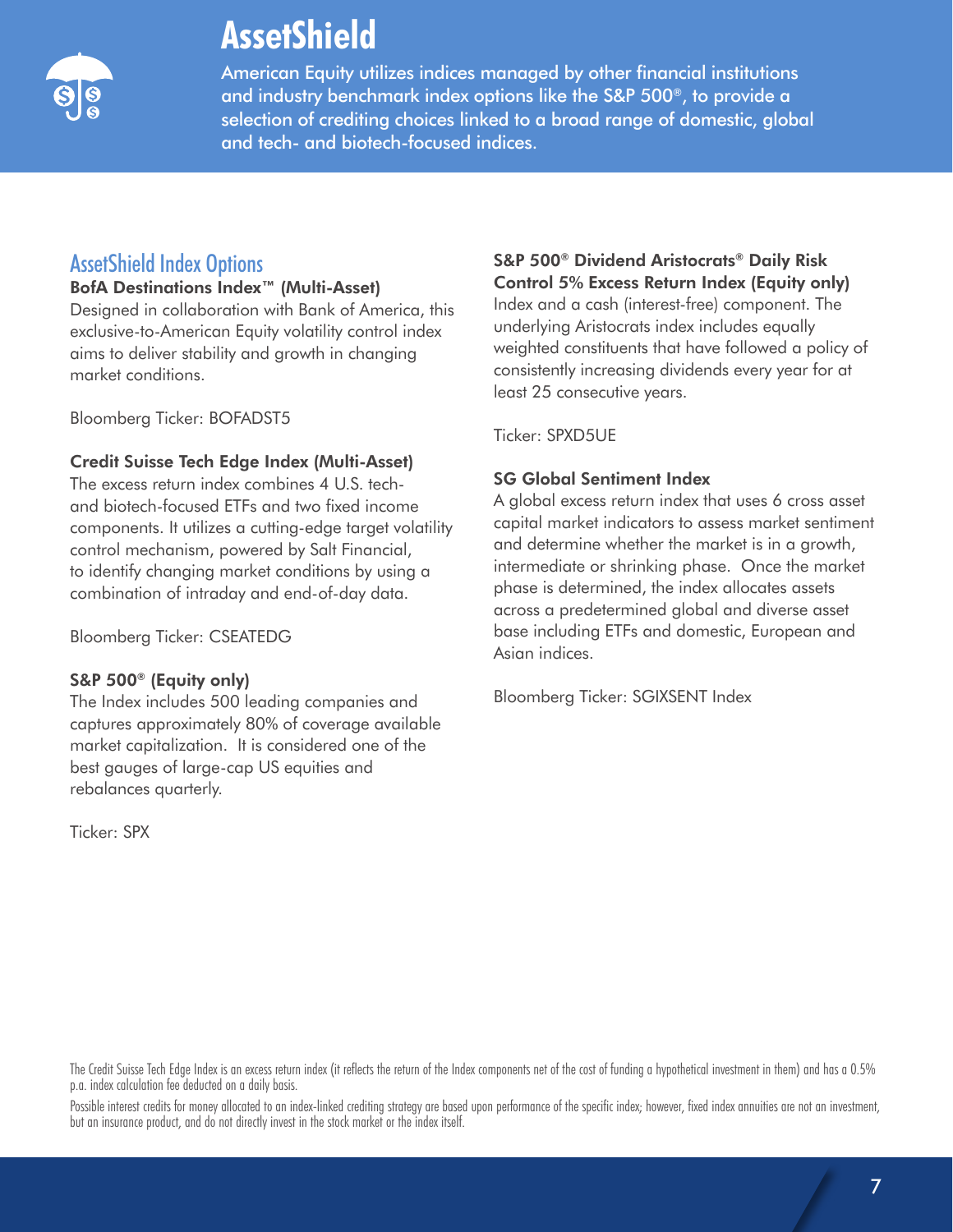

### **Money Access Options and Features**

With the AssetShield, there is always access to money in the annuity. American Equity provides withdrawal flexibility and a variety of liquidity options.

There is ongoing access to money, including up to 10% Free Withdrawals annually. Partial Withdrawals during the Surrender Charge period will have a deduction applied according to the Surrender Charge schedule.

| Surrender Charge Schedule (Age 18-85 for AS5, AS7, Age 18-80 for AS9) |  |  |  |  |  |  |  |  |                                                 |
|-----------------------------------------------------------------------|--|--|--|--|--|--|--|--|-------------------------------------------------|
| <b>Contract Year</b>                                                  |  |  |  |  |  |  |  |  | $1$   2   3   4   5   6   7   8   9   10+       |
| <b>AssetShield 5</b>                                                  |  |  |  |  |  |  |  |  | 8% 8% 7% 6% 5% 0%                               |
| <b>AssetShield 7</b>                                                  |  |  |  |  |  |  |  |  | 8% 8% 7% 6% 5% 4% 3% 0%                         |
| <b>AssetShield 9</b>                                                  |  |  |  |  |  |  |  |  | 8%   8%   7%   6%   5%   4%   3%   2%   1%   0% |

The surviving joint owner or beneficiary receives the entire Contract Value, in the event of the contract owner's death.

### Free Withdrawals

This is an opportunity each year (after the first contract year) to take Free Withdrawals up to 10% of the Contract Value. Withdrawals are subject to ordinary income taxes.

### Death Benefit

Death Benefit proceeds are paid to the surviving joint owner. If there is no surviving joint owner, the Death Benefit is paid to the named beneficiary(ies) with no Surrender Charges. Generally paid in the lump-sum, other payment options are also available.

### Surrender Values and Charges

The annuity's Surrender Value will never be less than 91% of the premium received, less any withdrawals, accumulated at the minimum guaranteed interest rate. If a Partial Withdrawal above the Free Withdrawal or a Surrender is taken during the Surrender Charge period, a deduction will be taken out according to the Surrender Charge schedule.

### Rate Integrity Rider

This rider allows for a waiver of Surrender Charges upon termination of the annuity contract. During the waiver election period, American Equity will waive Surrender Charges if we declare a Cap or Participation Rate for any crediting strategy included in the Rate Integrity Rider that is less than or equal to the Surrender Charge waiver rate. The Surrender Charge waiver rate for each crediting strategy is determined at the date of purchase.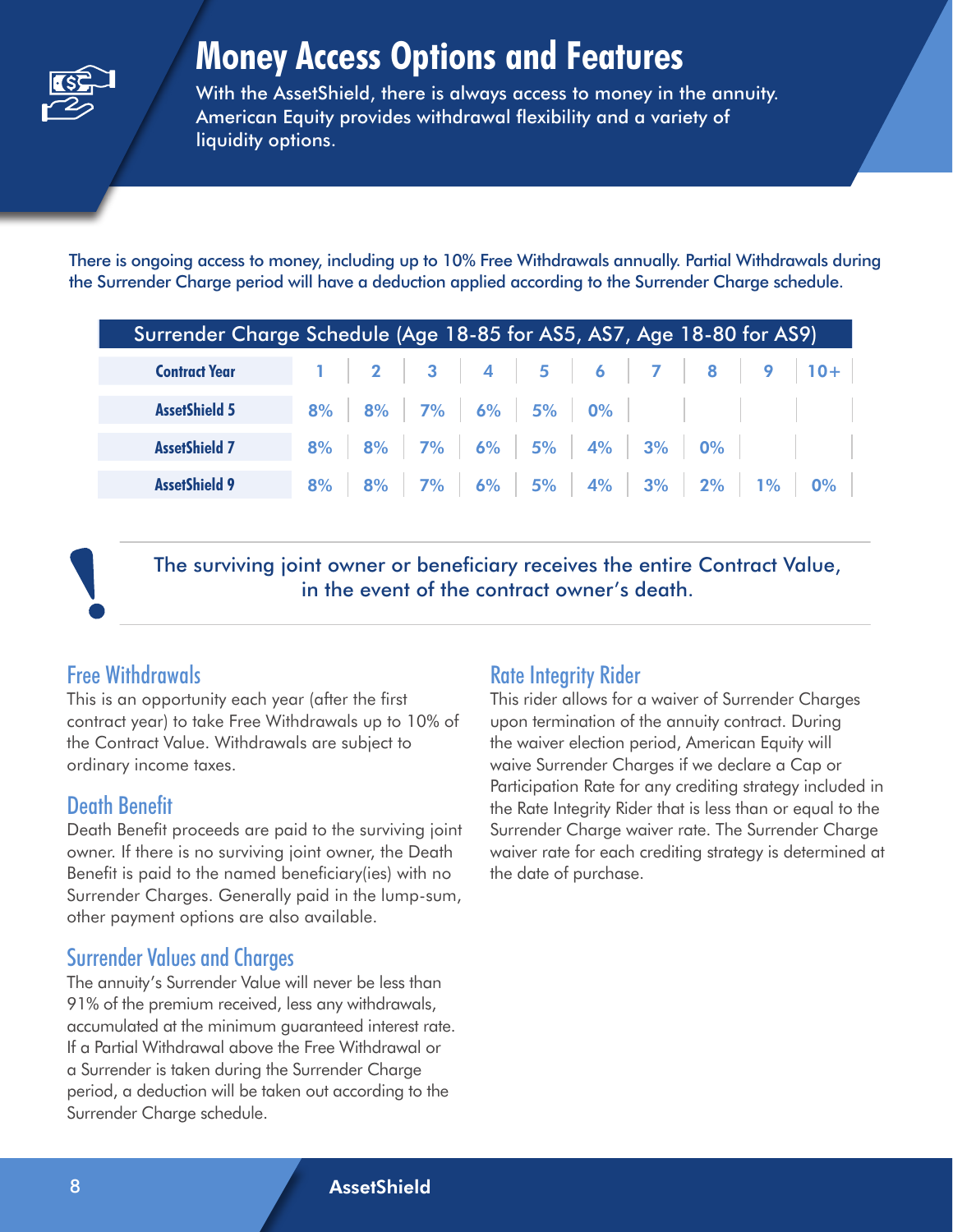Annuity Contract and riders issued under form series CA17 BASE-IDX, 17 IDX-10-5, 17 IDX-10-7, 17 IDX-10-9, 18 E-MPTP-A (Patent Pending), 20 E-MPTP-C, 20 E-PTP-C, 20 E-PTP-PR, CA19 R-MVA-5, CA19 R-MVA-7, CA19 R-MVA-9, CA21 R-ERR and 18 R-WSC.

Surrender charges may apply to excess withdrawals that exceed 10% annual free withdrawal available under the contract. You may be subject to a 10% federal penalty if you make withdrawals before age 591/2.

Possible interest credits for money allocated to an index-linked crediting strategy are based upon performance of the specific index; however, fixed index annuities are not an investment, but an insurance product, and do not directly invest in the stock market or the index itself.

 $<sup>1</sup>$  As of  $12/31/21$  - Assets  $560.42$  billion, Liabilities  $556.34$  billion.</sup>

- <sup>2</sup> A.M. Best has assigned American Equity an "A-" (Excellent) rating, reflecting their current opinion of American Equity's financial strength and its ability to meet its ongoing contractual obligations relative to the norms of the life/health insurance industry. A.M. Best utilizes 15 rating categories ranging from  $A++$  to F. An "A-" rating from A.M. Best is its fourth highest rating. For the latest rating, access www.ambest.com. Rating effective 8/2/2006, affirmed 07/29/2021.
- Standard & Poor's rating service has recognized American Equity Investment Life Insurance Company with an "A-" rating. An insurer rated "A" has strong financial security characteristics, but is somewhat more likely to be affected by adverse effects of changing circumstances or economic conditions than are insurers with higher ratings. Ratings from 'AA' to 'CCC' may be modified by the addition of a plus (+) or minus (-) sign to show relative standing within the major rating categories. Rating effective 8/5/15, affirmed 08/20/21.
- 4 Fitch Ratings assigned American Equity Investment Life Insurance Company an Insurer Financial Strength rating of "A-". Fitch Ratings utilizes 19 rating categories ranging from "AAA" to "C." An "A-" rating is the seventh highest rating. An insurer with an "A" rating is considered to have a strong capacity for payment of financial commitments, but may be more vulnerable to adverse business or economic conditions than insurers with higher ratings. Outlooks indicate the direction a rating is likely to move over a one- to two-year period if current financial or other trends continue. For more information, please visit www.fitchratings.com. Rating effecting 04/24/2020, affirmed 05/05/21.

This material is for informational purposes only, and is not a recommendation to buy, sell, hold or rollover any asset. It does not take into account the specific financial circumstances, investment objectives, risk tolerance, or need of any specific person. In providing this information American Equity Investment Life Insurance Company is not acting as your fiduciary as defined by the Department of Labor. American Equity does not offer legal, investment or tax advice or make recommendations regarding insurance or investment products. Please consult a qualified professional.

Guarantees are based on the financial strength and claims paying ability of American Equity and are not guaranteed by any bank or insured by the FDIC.

The BofA Destinations Index™ (the "Index") has been created and is owned by BofA Securities, Inc. and its Affiliates (collectively, "BofAS"); the Index has been licensed to American Equity Investment Life Insurance Company ("American Equity"). Neither American Equity nor any fixed index annuity (the "Product") is sponsored, operated, endorsed, sold or promoted by BofAS. BofAS has not passed on the legality or suitability or appropriateness of, or the accuracy or adequacy of descriptions and disclosures relating to, the Product, nor makes any representation or warranty, express or implied, to the owners of the Product or any member of the public regarding the Product or the advisability of purchasing the Product, particularly the ability of the Index to track performance of any market or strategy. It is the recommendation of BofAS that individuals consult with a financial professional prior to taking an exposure to the Product and/or the Index. BofAS' only relationship to American Equity is the licensing of certain trademarks and trade names and the Index or components thereof.

The Index has been designed, determined, composed, calculated, maintained and sponsored by BofAS without regard to the Licensee or the Product or its holders. BofAS has no obligation to take the needs of the Licensee or the holders of the Product into consideration in designing, determining, composing, calculating, maintaining or sponsoring the Index or any decision to cease doing so.

BofAS is not responsible for and has not participated in the determination of the timing of, prices of, or quantities of the Product to be issued or in the determination or calculation of the equation by which the Product is to be priced, sold, purchased, or redeemed. BofAS has no obligation or liability in connection with the administration, marketing, or trading of the Product. Obligations to make payments under any Product are solely the obligation of American Equity pursuant to the terms of the contract between American Equity and a purchaser and are not the responsibility of BofAS. The selection of a BofAS index as a crediting option under the Product does not obligate American Equity or BofAS to invest annuity payments in the components of the Index or in other products linked to the Index.

BOFAS DOES NOT GUARANTEE THE ACCURACY AND/OR THE COMPLETENESS OF THE INDEX OR ANY DATA INCLUDED THEREIN AND BOFAS SHALL HAVE NO LIABILITY FOR ANY ERRORS, OMISSIONS, UNAVAILABILITY, OR INTERRUPTIONS THEREIN. BOFAS MAKES NO WARRANTY, EXPRESS OR IMPLIED, AS TO RESULTS TO BE OBTAINED BY LICENSEE, HOLDERS OF THE PRODUCT OR ANY OTHER PERSON OR ENTITY FROM THE USE OF THE INDEX OR ANY DATA INCLUDED THEREIN. BOFAS MAKES NO EXPRESS OR IMPLIED WARRANTIES, AND EXPRESSLY DISCLAIMS ALL WARRANTIES OF MERCHANTABILITY OR FITNESS FOR A PARTICULAR PURPOSE OR USE, WITH RESPECT TO THE INDEX OR ANY DATA INCLUDED THEREIN. WITHOUT LIMITING ANY OF THE FOREGOING, IN NO EVENT SHALL BOFAS HAVE ANY LIABILITY FOR ANY SPECIAL, PUNITIVE, INDIRECT, INCIDENTAL, CONSEQUENTIAL DAMAGES, OR LOST PROFITS, EVEN IF NOTIFIED OF THE POSSIBILITY OF SUCH DAMAGES.

"BofAS", "BofA" and the "BofA Destinations Index" are trademarks of BofA Securities, Inc. or its Affiliates and have been licensed for use by American Equity.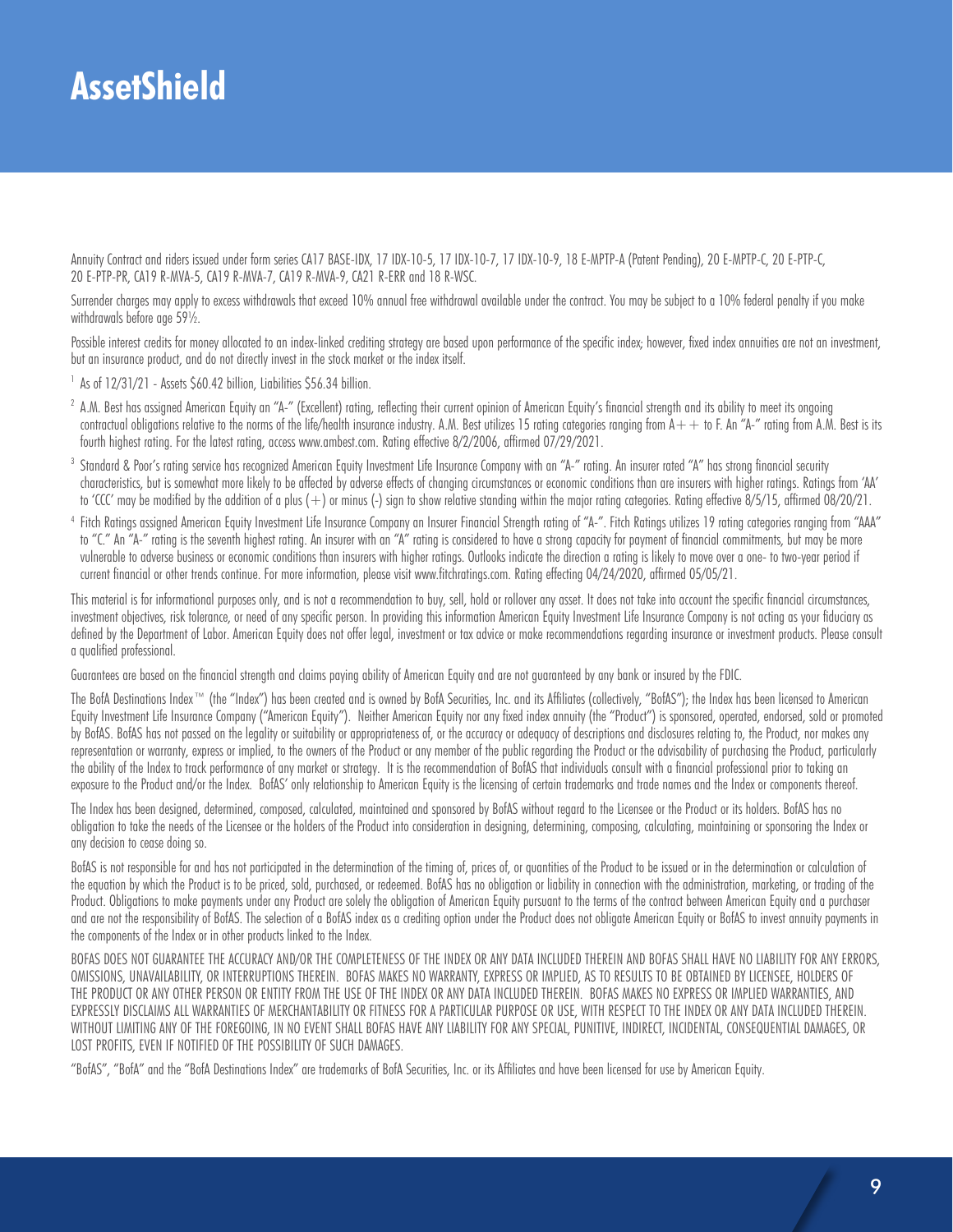#### **Attributions and Disclaimers with Respect to Credit Suisse**

The Credit Suisse Tech Edge Index ("the Index") and "Credit Suisse" are service marks of Credit Suisse Group AG, Credit Suisse International, or one of their affiliates (collectively, "**Credit Suisse"**). Credit Suisse has no relationship to American Equity Investment Life Insurance Company (**"American Equity"**), other than certain hedging arrangements and the licensing of the Index and its service marks for use in connection with a fixed indexed annuity offered by American Equity (**"the Product"**) and is not a party to any transaction contemplated hereby.

The rules of the Index may be amended by Credit Suisse International (the **"Index Creator"**). An amendment to the rules may result from, without limitation, a change to the construction or calculation rules for the Index or from the Index Creator determining that a change to the rules is required or desirable in order to update them or to address an error, omission or ambiguity. No assurance can be given that any such amendment would not affect parties to this document.

The end-of-day value of the Index is published subject to the provisions in the rules of the Index. Neither the Index Creator nor any of its affiliates is obliged to publish any information regarding the index other than as stipulated in the rules of these indices.

While volatility controls may result in less fluctuation in rates of return as compared to indices without volatility controls, they may also reduce the overall rate of return as compared to products not subject to volatility controls.

The Product is not in any way sponsored, endorsed, sold or promoted by Credit Suisse and Credit Suisse does not make any warranty or representation whatsoever, expressly or impliedly, either as to the results to be obtained from the use of the Index, the figure at which the said Index stands at any particular time on any particular day or otherwise, or the advisability of or results to be obtained by using, investing in, or trading the Product. Credit Suisse shall not be liable for the results obtained by using, investing in, or trading the Product. The Index is compiled, maintained and calculated by Credit Suisse. However, Credit Suisse shall not be liable (whether in negligence or otherwise) to any person for any error in the Index and Credit Suisse shall not be under any obligation to advise any person of any error therein.

Credit Suisse has not published or approved this document and accepts no responsibility for its contents or use.

The Index is the exclusive property of and currently sponsored by the Index Creator. The Product is not in any way sponsored, endorsed or promoted by Credit Suisse. Credit Suisse has no obligation to take the needs of any person into consideration in composing, determining or calculating the Index (or causing the Index to be calculated). In addition, Credit Suisse makes no warranty or representation whatsoever, express or implied, as to the results to be obtained from the use of the Index and/or the level at which the Index stands at any particular time on any particular day or otherwise, and Credit Suisse shall not be liable, whether in negligence or otherwise, to any person for any errors or omissions in the Index or in the calculation of the Index or under any obligation to advise any person of any errors or omissions therein. Credit Suisse shall not be liable for the results obtained by using, investing in, or trading the Product.

Tax Disclaimer: Credit Suisse does not provide any tax advice. Any tax statement herein regarding any US federal tax is not intended or written to be used, and cannot be used, by any taxpayer for the purpose of avoiding any penalties. Any such statement herein was written to support the marketing or promotion of the transaction(s) or matter(s) to which the statement relates. Each taxpayer should seek advice based on the taxpayer's particular circumstances from an independent tax advisor. Notwithstanding anything to the contrary herein, each party (and each of their employees, representatives, or other agents) may disclose to any and all persons, without limitation of any kind, the U.S. tax treatment and U.S. tax structure of any transaction that may described or included within the information contained herein relating to such U.S. tax treatment and U.S. tax structure. For this purpose, the tax treatment of a transaction is the purported or claimed U.S. federal income tax treatment of the transaction, and the tax structure of a transaction is any fact that may be relevant to understanding the purported or claimed U.S. federal income tax treatment of any transaction.

ERISA: You understand that (i) neither Credit Suisse nor any of its affiliates has or exercises investment discretion with respect to any assets on behalf of any employee benefit plans or individual retirement accounts (collectively, **"Plans"**) that may be involved with the purchase, holding, or redemption of a security, (ii) Credit Suisse is not undertaking to provide impartial investment advice or give advice in a fiduciary capacity on behalf of such Plans within the meaning of the U.S. Department of Labor's final requlation defining "investment advice" for purposes of the Employee Retirement Income Security Act of 1974, as amended and Section 4975 of the Internal Revenue Code of 1986, as amended, and (iii) the information or communication provided herein or otherwise to the Plans or a fiduciary on behalf of any of the Plans is intended to be, and should be construed as, general information, and it does not and will not take into account your legal, regulatory, tax, business, investment, financial, accounting or other needs or priorities with respect to any Plans.

This Product is not sponsored, endorsed, sold or promoted by Salt Financial Indices LLC ("SFI") or any affiliate of SFI. Neither SFI nor any other party makes any representation or warranty, express or implied, to the owners of this Product or any member of the public regarding the advisability of investing in funds generally or in this Product particularly or the ability of the Index to track general stock market performance. SFI is the licensor of certain trademarks, service marks and trade names of SFI and of the Index which is determined, composed and calculated by SFI without regard to the issuer of this Product or this Product. SFI has no obligation to take the needs of the issuer of this Product or the owners of this Product into consideration in determining, composing or calculating the Index. SFI is not responsible for and has not participated in the determination of the timing of, prices at, or quantities of this Product to be issued or in the determination or calculation of the equation by which this Product is redeemable for cash. Neither SFI nor any other party has any obligation or liability to owners of this Product in connection with the administration, marketing or trading of this Product.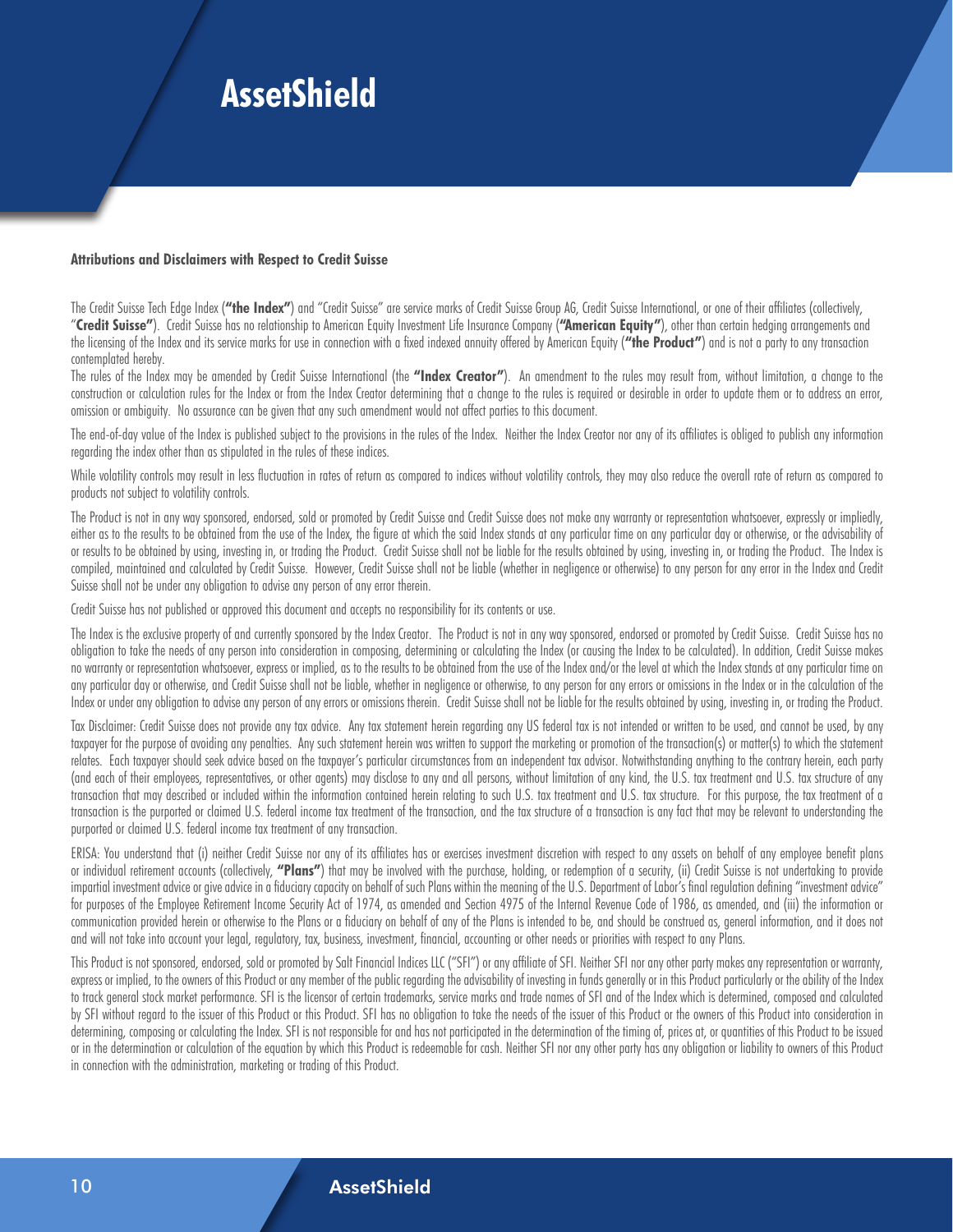ALTHOUGH SFI SHALL OBTAIN INFORMATION FOR INCLUSION IN OR FOR USE IN THE CALCULATION OF THE INDEXES FROM SOURCES WHICH SFI CONSIDERS RELIABLE, NEITHER SFI NOR ANY OTHER PARTY GUARANTEES THE ACCURACY AND/OR THE COMPLETENESS OF THE INDEXES OR ANY DATA INCLUDED THEREIN. NEITHER SFI NOR ANY OTHER PARTY MAKES ANY WARRANTY, EXPRESS OR IMPLIED, AS TO RESULTS TO BE OBTAINED BY LICENSEE, LICENSEE'S CUSTOMERS AND COUNTERPARTIES, OWNERS OF THE PRODUCTS, OR ANY OTHER PERSON OR ENTITY FROM THE USE OF THE INDEXES OR ANY DATA INCLUDED THEREIN IN CONNECTION WITH THE RIGHTS LICENSED HEREUNDER OR FOR ANY OTHER USE. NEITHER SFI NOR ANY OTHER PARTY MAKES ANY EXPRESS OR IMPLIED WARRANTIES, AND SFI HEREBY EXPRESSLY DISCLAIMS ALL WARRANTIES OF MERCHANTABILITY OR FITNESS FOR A PARTICULAR PURPOSE WITH RESPECT TO THE INDEXES OR ANY DATA INCLUDED THEREIN. WITHOUT LIMITING ANY OF THE FOREGOING, IN NO EVENT SHALL SFI OR ANY OTHER PARTY HAVE ANY LIABILITY FOR ANY DIRECT, INDIRECT, SPECIAL, PUNITIVE, CONSEQUENTIAL OR ANY OTHER DAMAGES (INCLUDING LOST PROFITS) EVEN IF NOTIFIED OF THE POSSIBILITY OF SUCH DAMAGES.

The SG Global Sentiment Index (the "Index") is the exclusive property of SG Americas Securities, LLC (SG Americas Securities, LLC, together with its affiliates, "Société Générale"). Société Générale has contracted with S&P Opco, LLC (a subsidiary of S&P Dow Jones Indices LLC ("S&P") to maintain and calculate the Index. "SG Americas Securities, LLC", "SGAS", "Société Générale", "SG", "Société Générale Indices", "SGI", and "SG Global Sentiment Index" (collectively, the "Société Générale Marks") are trademarks or service marks of Société Générale. Société Générale has licensed use of the Société Générale Marks to American Equity Investment Life Insurance Company ("American Equity") for use in a fixed indexed annuity offered by American Equity (the "Fixed Indexed Annuity"). Société Générale's sole contractual relationship with American Equity is to license the Index and the Société Générale Marks to American Equity. None of Société Générale, S&P, or other third party licensor (collectively, the "Index Parties") to Société Générale is acting, or has been authorized to act, as an agent of American Equity or has in any way sponsored, promoted, solicited, negotiated, endorsed, offered, sold, issued, supported, structured or priced any Fixed Indexed Annuity or provided investment advice to American Equity.

No Index Party has passed on the legality or suitability of, or the accuracy or adequacy of the descriptions and disclosures relating to, the Fixed Indexed Annuity, including those disclosures with respect to the Index. The Index Parties make no representation whatsoever, whether express or implied, as to the advisability of purchasing, selling or holding any product linked to the Index, including the Fixed Indexed Annuity, or the ability of the Index to meet its stated objectives, including meeting its target volatility. The Index Parties have no obligation to, and will not, take the needs of American Equity or any annuitant into consideration in determining, composing or calculating the Index. The selection of the Index as a crediting option under a Fixed Indexed Annuity does not obligate American Equity or Société Générale to invest annuity payments in the components of the Index.

THE INDEX PARTIES MAKE NO REPRESENTATION OR WARRANTY WHATSOEVER, WHETHER EXPRESS OR IMPLIED, AND HEREBY EXPRESSLY DISCLAIM ALL WARRANTIES (INCLUDING, WITHOUT LIMITATION, THOSE OF MERCHANTABILITY OR FITNESS FOR A PARTICULAR PURPOSE OR USE), WITH RESPECT TO THE INDEX OR ANY DATA INCLUDED THEREIN OR RELATING THERETO, AND IN PARTICULAR DISCLAIM ANY GUARANTEE OR WARRANTY EITHER AS TO THE QUALITY, ACCURACY, TIMELINESS AND/OR COMPLETENESS OF THE INDEX OR ANY DATA INCLUDED THEREIN, THE RESULTS OBTAINED FROM THE USE OF THE INDEX AND/OR THE CALCULATION OR COMPOSITION OF THE INDEX, OR CALCULATIONS MADE WITH RESPECT TO ANY FIXED INDEXED ANNUITY AT ANY PARTICULAR TIME ON ANY PARTICULAR DATE OR OTHERWISE. THE INDEX PARTIES SHALL NOT BE LIABLE (WHETHER IN NEGLIGENCE OR OTHERWISE) TO ANY PERSON FOR ANY ERROR OR OMISSION IN THE INDEX OR IN THE CALCULATION OF THE INDEX, AND THE INDEX PARTIES ARE UNDER NO OBLIGATION TO ADVISE ANY PERSON OF ANY ERROR THEREIN, OR FOR ANY INTERRUPTION IN THE CALCULATION OF THE INDEX. NO INDEX PARTY SHALL HAVE ANY LIABILITY TO ANY PARTY FOR ANY ACT OR FAILURE TO ACT BY THE INDEX PARTIES IN CONNECTION WITH THE DETERMINATION, ADJUSTMENT OR MAINTENANCE OF THE INDEX. WITHOUT LIMITING THE FOREGOING, IN NO EVENT SHALL AN INDEX PARTY HAVE ANY LIABILITY FOR ANY DIRECT DAMAGES, LOST PROFITS OR SPECIAL, INCIDENTAL, PUNITIVE, INDIRECT OR CONSEQUENTIAL DAMAGES, EVEN IF NOTIFIED OF THE POSSIBILITY OF SUCH DAMAGES.

No Index Party is a fiduciary or agent of any purchaser, seller or holder of a Fixed Indexed Annuity. None of Société Générale, S&P, or any third party licensor shall have any liability with respect to the Fixed Indexed Annuity in which an interest crediting option is based is on the Index, nor for any loss relating to the Fixed Indexed Annuity, whether arising directly or indirectly from the use of the Index, its methodology, any Société Générale Mark or otherwise. Obligations to make payments under the Fixed Indexed Annuities are solely the obligation of American Equity.

In calculating the performance of the Index, Société Générale deducts a maintenance fee of 0.50% per annum on the level of the Index, and fixed transaction and replication costs, each calculated and deducted on a daily basis. The transaction and replication costs cover, among other things, rebalancing and replication costs. The total amount of transaction and replication costs is not predictable and will depend on a number of factors, including the leverage of the Index, which may be as high as 200%, the performance of the indexes underlying the Index, market conditions and the changes in the market states, among other factors. The transaction and replication costs, which are increased by the Index's leverage, and the maintenance fee will reduce the potential positive change in the Index and increase the potential negative change in the Index. While the volatility control applied by the Index may result in less fluctuation in rates of return as compared to indices without volatility controls, it may also reduce the overall rate of return as compared to products not subject to volatility controls.

The "S&P 500®" is a product of S&P Dow Jones Indices LLC ("SPDJI"), and has been licensed for use by American Equity Investment Life Insurance Company ("AEL"). Standard & Poor's® and S&P® are registered trademarks of Standard & Poor's Financial Services LLC ("S&P"); Dow Jones® is a registered trademark of Dow Jones Trademark Holdings LLC ("Dow Jones"). These trademarks have been licensed to SPDJI and sublicensed for certain purposes by AEL. AEL's products are not sponsored, endorsed, sold or promoted by SPDJI, Dow Jones, S&P, or their respective affiliates, and such parties make no representations regarding the advisability of investing in such product(s) and have no liability for any errors, omissions, or interruptions of the S&P.